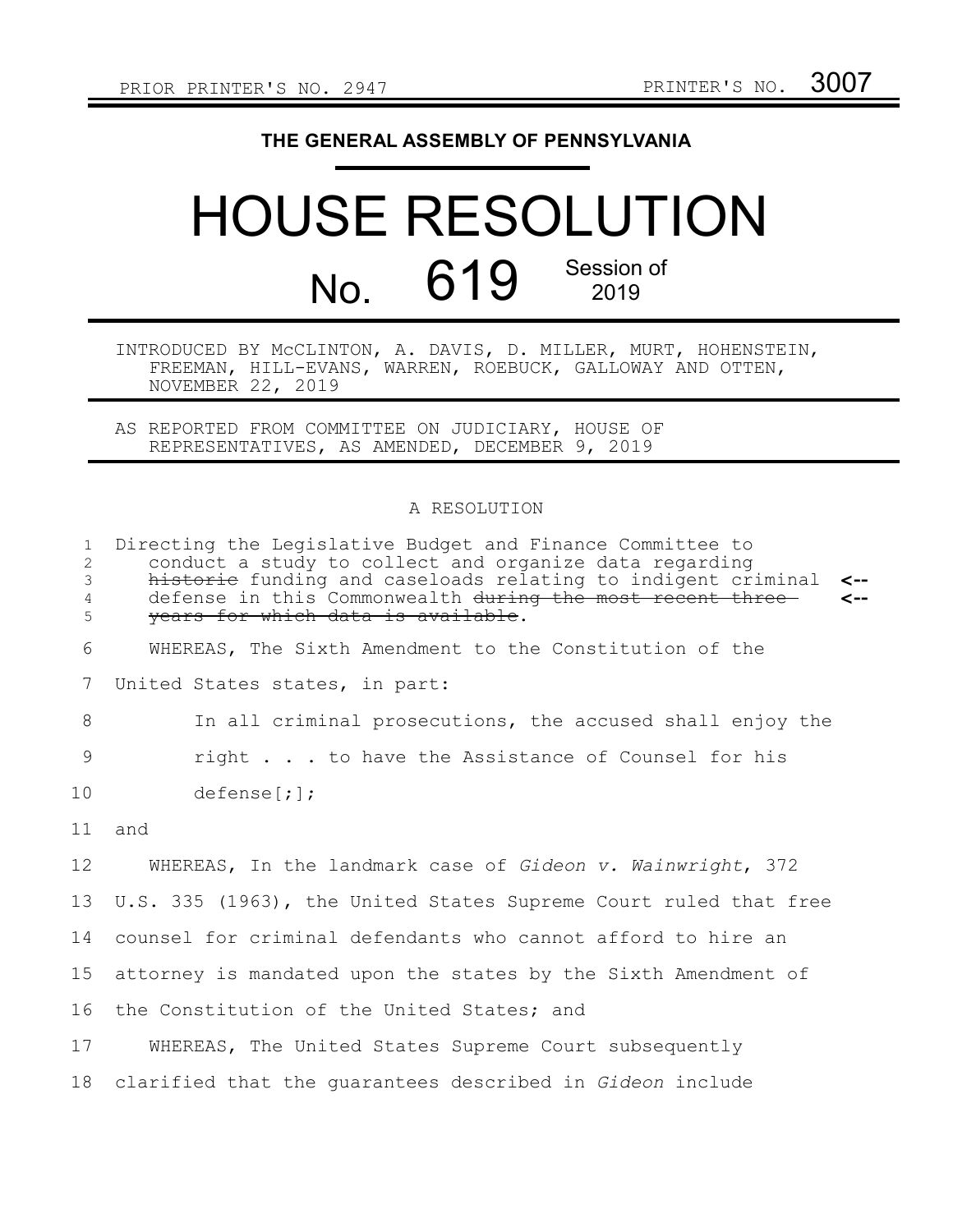misdemeanor prosecutions that could result in a term of imprisonment, juvenile delinquency proceedings and all critical proceedings subsequent to arrest; and WHEREAS, The Constitution of Pennsylvania also guarantees to indigent criminal defendants a right to counsel; and WHEREAS, Since 1776, the Constitution of Pennsylvania has provided that: In all criminal prosecutions, the accused hath a right to be heard by himself and his counsel[;]; and WHEREAS, The Commonwealth of Pennsylvania provides indigent criminal defendant representation through a variety of means, including a county-based public defender system, court-appointed counsel, conflict counsel, pro bono representation and others; and WHEREAS, The Public Defender Act, the act of December 2, 1968 (P.L.1144, No.358), mandates that: In each county except the County of Philadelphia, there shall be a public defender, appointed as herein provided. Two or more counties may cooperate in the appointment of a public defender, as provided in the intergovernmental cooperation provisions of the Constitution of Pennsylvania or as provided by law[;]; and WHEREAS, The Public Defender Act further provides that: In lieu of, or in addition to assistant public defenders, the public defender may arrange for and make use of the services of attorneys at law admitted to practice before the Supreme and Superior Courts of this Commonwealth and the court of common pleas of the county or counties in 1 2 3 4 5 6 7 8 9 10 11 12 13 14 15 16 17 18 19 20 21 22 23 24 25 26 27 28 29 30

20190HR0619P3007 - 2 -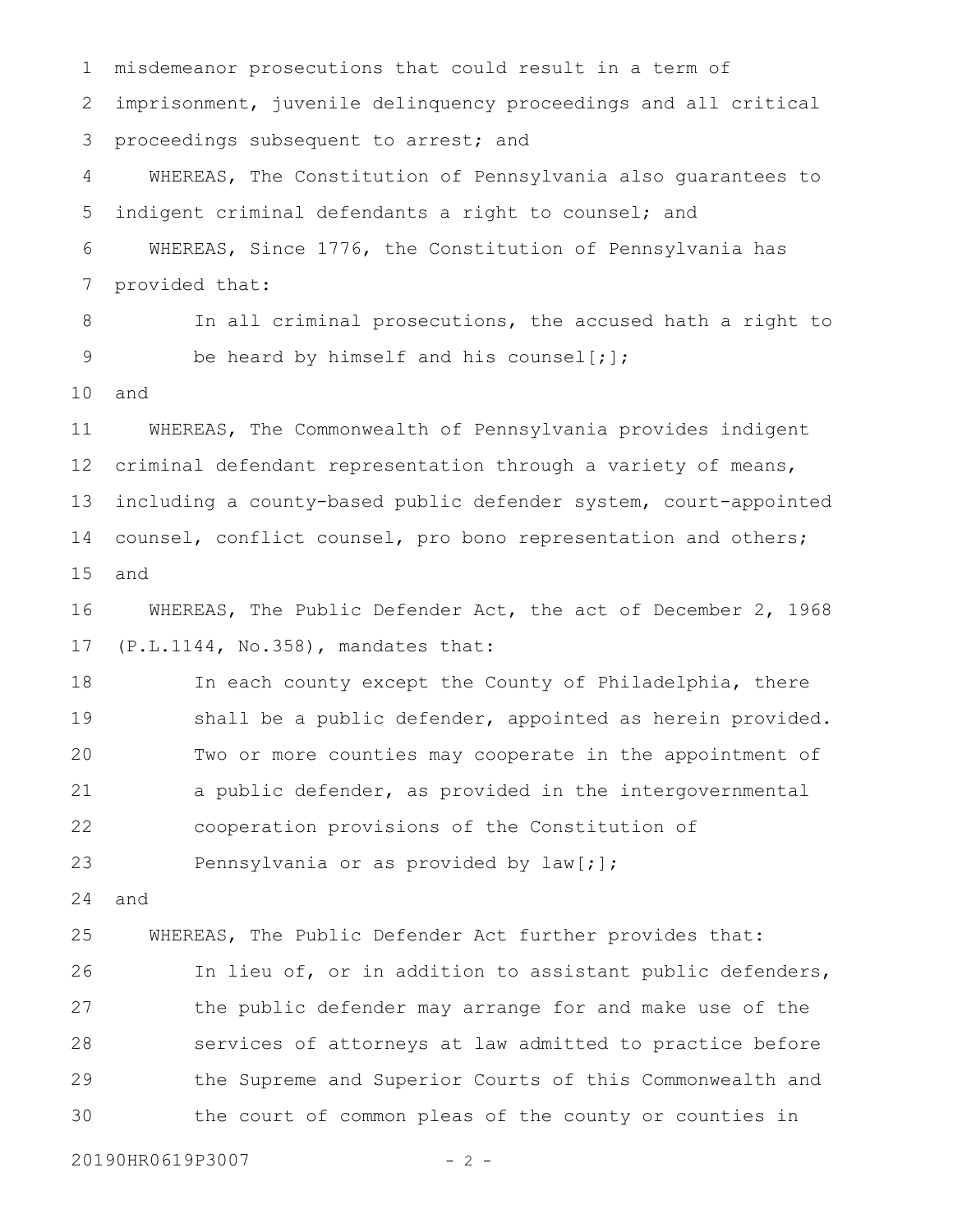which they may serve, when such attorneys volunteer to act as assistants, without compensation, to enable him to carry out the duties of his office[;]; 1 2 3

and 4

WHEREAS, IN 2011, THE JOINT STATE GOVERNMENT COMMISSION ISSUED A REPORT OF THE TASK FORCE AND ADVISORY COMMITTEE ON SERVICES TO INDIGENT CRIMINAL DEFENDANTS IN WHICH THE JOINT STATE GOVERNMENT COMMISSION CONCLUDED THAT THE "[L]ACK OF SYSTEMATIC AND COMPLETE DATA HAMPERS ANALYSIS AND EVALUATION OF OUR [INDIGENT DEFENSE SYSTEM]"; AND **<--** 5 6 7 8 9 10

WHEREAS, Funding for the criminal justice system in Pennsylvania, including indigent criminal defense, is primarily county-based; and 11 12 13

WHEREAS, The interests of justice and therefore of all Pennsylvanians are best served when Pennsylvania's indigent criminal defense system operates in an effective and ethical manner, responsibly using sufficient funding to zealously represent its clients; therefore be it 14 15 16 17 18

RESOLVED, That the House of Representatives direct the Legislative Budget and Finance Committee to conduct a study to collect and organize data regarding historic funding and caseloads relating to indigent criminal defense in the Commonwealth during the most recent three years for which data **<-- <--** 19 20 21 22 23

is available; and be it further 24

RESOLVED, That the study shall determine the sources of funding and size of caseloads for indigent criminal defense in each county, including WHERE DATA IS AVAILABLE: **<--** 25 26 27

(1) county-based public defenders; 28

(2) Federal public defenders appearing in State court; (3) court-appointed counsel, including conflict counsel; 29 30

20190HR0619P3007 - 3 -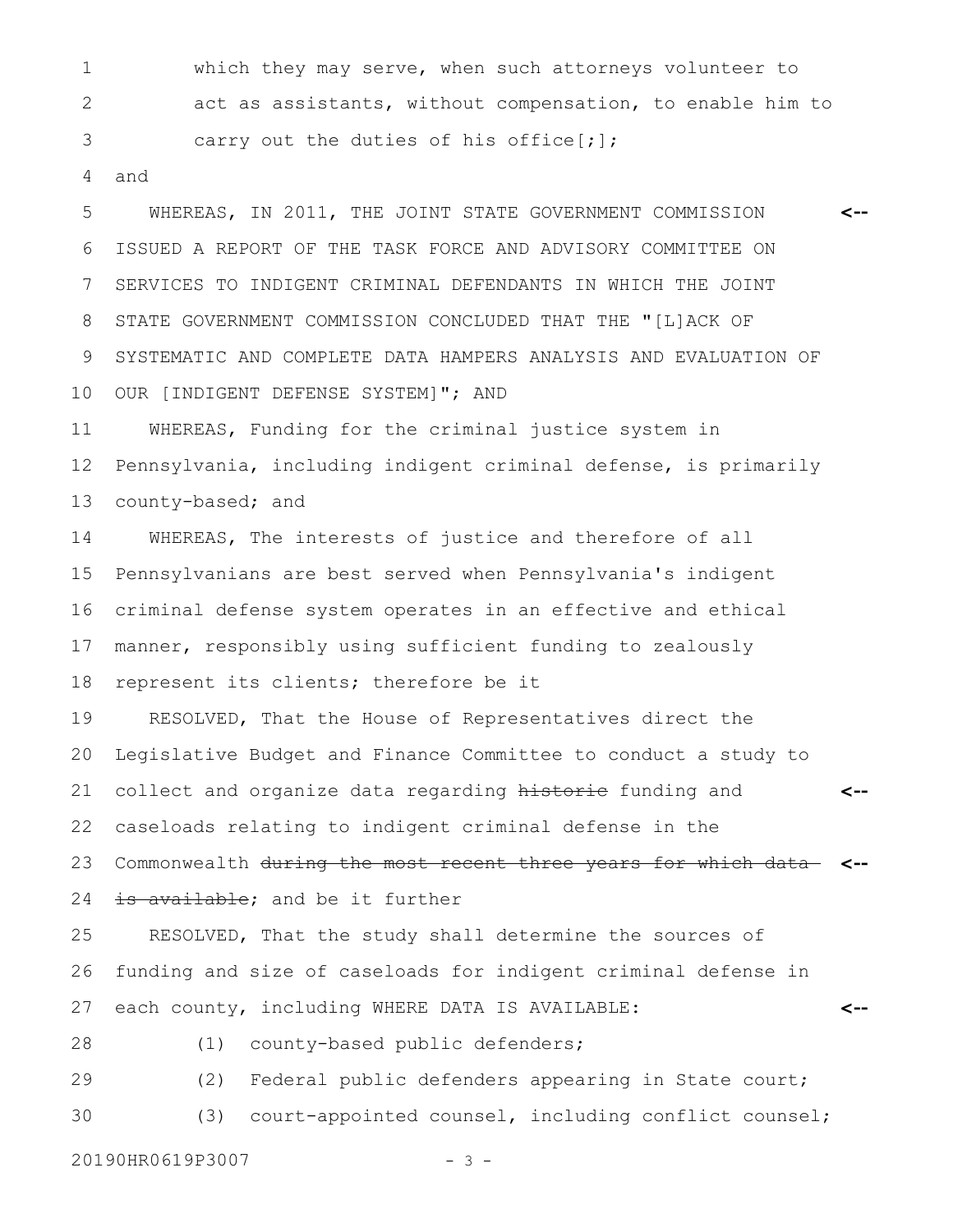(4) private representation provided pro bono or at reduced rates; and 1 2

(5) any other source of indigent criminal defense representation that the committee determines to be informative; 3 4 5

and be it further 6

RESOLVED, That the study shall determine the amount of funding available and caseloads for indigent criminal defense supported by each source of funding in each county annually, including the rates paid to court-appointed counsel; and be it further 7 8 9 10 11

RESOLVED, That the study shall determine the number of attorneys supported by each source of funding in each county annually and appearing on behalf of indigent criminal defendants, including the number of public defenders, both fulltime and part-time; and be it further 12 13 14 15 16

RESOLVED, That the study shall determine each county's caseload for indigent criminal defense supported by each source of funding in each county annually by category, including WHERE **<--** DATA IS AVAILABLE: 17 18 19 20

(1) capital murders; 21

(2) homicides; 22

- (3) felonies; 23
- (4) misdemeanors; and 24

(5) such other categories that the Committee determines to be informative; 25 26

and be it further 27

RESOLVED, That the study shall determine each county's caseload for indigent criminal defense supported by each source of funding in each county annually by category, including WHERE **<--** 28 29 30

20190HR0619P3007 - 4 -